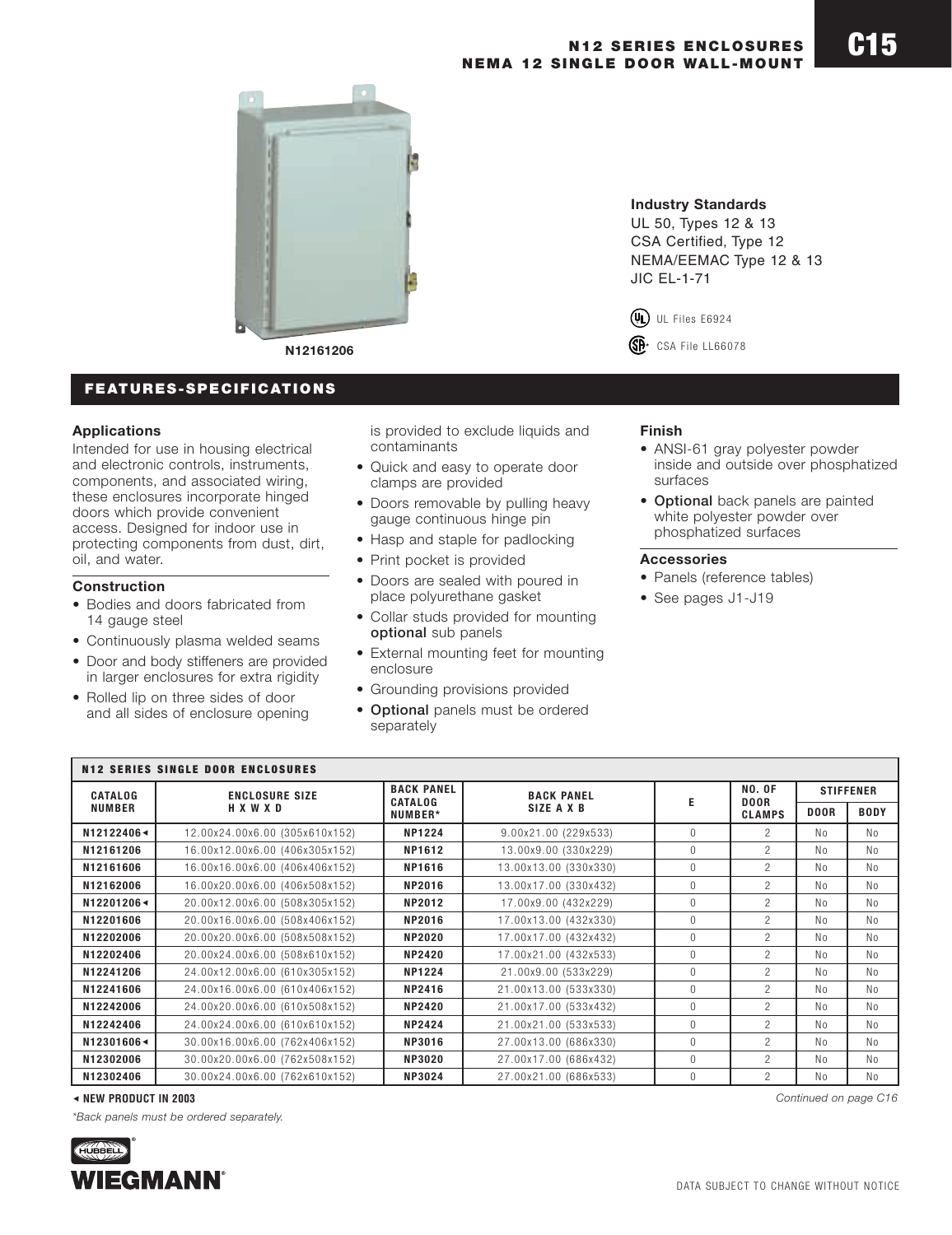| <b>N12 SERIES SINGLE DOOR ENCLOSURES (CONT.)</b> |                                                                    |                                                |                                               |                   |                                  |                  |                |
|--------------------------------------------------|--------------------------------------------------------------------|------------------------------------------------|-----------------------------------------------|-------------------|----------------------------------|------------------|----------------|
| <b>CATALOG</b>                                   | <b>ENCLOSURE SIZE</b><br>HXWXD                                     | <b>BACK PANEL</b><br><b>CATALOG</b><br>NUMBER* | <b>BACK PANEL</b><br>SIZE A X B               |                   | <b>NO. OF</b>                    | <b>STIFFENER</b> |                |
| <b>NUMBER</b>                                    |                                                                    |                                                |                                               | E                 | <b>DOOR</b><br><b>CLAMPS</b>     | <b>DOOR</b>      | <b>BODY</b>    |
| N12362406<                                       | 36.00x24.00x6.00 (914x610x152)                                     | <b>NP3624</b>                                  | 33.00x21.00 (838x533)                         | $\mathbf{0}$      | $\overline{c}$                   | No               | No             |
| N12363006                                        | 36.00x30.00x6.00 (914x762x152)                                     | <b>NP3630</b>                                  | 33.00x27.00 (838x686)                         | $\mathbf{0}$      | $\overline{c}$                   | No               | Yes            |
| N12122408                                        | 12.00x24.00x8.00 (305x610x203)                                     | <b>NP1224</b>                                  | 9.00x21.00 (229x533)                          | $\mathbf{0}$      | $\overline{c}$                   | No               | No             |
| N12161208                                        | 16.00x12.00x8.00 (406x305x203)                                     | <b>NP1612</b>                                  | 13.00x9.00 (330x229)                          | $\mathbf 0$       | $\overline{2}$                   | No               | No             |
| N12161608                                        | 16.00x16.00x8.00 (406x406x203)                                     | NP1616                                         | 13.00x13.00 (330x330)                         | $\mathbf{0}$      | $\overline{2}$                   | N <sub>0</sub>   | No             |
| N12162008<                                       | 16.00x20.00x8.00 (406x508x203)                                     | <b>NP2016</b>                                  | 13.00x17.00 (330x432)                         | $\mathbf{0}$      | $\overline{c}$                   | No               | No             |
| N12201208<                                       | 20.00x12.00x8.00 (508x305x203)                                     | <b>NP2012</b>                                  | 17.00x9.00 (432x229)                          | $\mathbf 0$       | $\overline{c}$                   | No               | No             |
| N12201608                                        | 20.00x16.00x8.00 (508x406x203)                                     | <b>NP2016</b>                                  | 17.00x13.00 (432x330)                         | $\mathbf{0}$      | $\overline{c}$                   | No               | No             |
| N12202008                                        | 20.00x20.00x8.00 (508x508x203)                                     | <b>NP2020</b>                                  | 17.00x17.00 (432x432)                         | $\mathbf{0}$      | $\overline{c}$                   | No               | No             |
| N12202408                                        | 20.00x24.00x8.00 (508x610x203)                                     | <b>NP2420</b>                                  | 17.00x21.00 (432x533)                         | $\mathbf 0$       | $\overline{c}$                   | No               | No             |
| N12241208                                        | 24.00x12.00x8.00 (610x305x203)                                     | <b>NP1224</b>                                  | 21.00x9.00 (533x229)                          | $\mathbf{0}$      | $\overline{c}$                   | No               | N <sub>0</sub> |
| N12241608                                        | 24.00x16.00x8.00 (610x406x203)                                     | <b>NP2416</b>                                  | 21.00x13.00 (533x330)                         | $\mathbf 0$       | $\overline{c}$                   | No               | No             |
| N12242008                                        | 24.00x20.00x8.00 (610x508x203)                                     | <b>NP2420</b>                                  | 21.00x17.00 (533x432)                         | $\mathbf 0$       | $\overline{c}$                   | No               | No             |
| N12242408                                        | 24.00x24.00x8.00 (610x610x203)                                     | <b>NP2424</b>                                  | 21.00x21.00 (533x533)                         | $\mathbf{0}$      | $\overline{c}$                   | No               | No             |
| N12243008                                        | 24.00x30.00x8.00 (610x762x203)                                     | <b>NP3024</b>                                  | 21.00x27.00 (533x686)                         | $\mathbf 0$       | $\overline{c}$                   | No               | No             |
| N12302008                                        | 30.00x20.00x8.00 (762x508x203)                                     | <b>NP3020</b>                                  | 27.00x17.00 (686x432)                         | $\mathbf 0$       | $\overline{c}$                   | No               | No             |
| N12302408                                        | 30.00x24.00x8.00 (762x610x203)                                     | <b>NP3024</b>                                  | 27.00x21.00 (686x533)                         | $\mathbf{0}$      | $\overline{2}$                   | No               | Νo             |
| N12303008                                        | 30.00x30.00x8.00 (762x762x203)                                     | <b>NP3030</b>                                  | 27.00x27.00 (686x686)                         | $\mathbf 0$       | $\overline{c}$                   | No               | Yes            |
| N12303608                                        | 30.00x36.00x8.00 (762x914x203)                                     | <b>NP3630</b>                                  | 27.00x33.00 (686x838)                         | $\mathbf{0}$      | $\overline{c}$                   | No               | Yes            |
| N12362408                                        | 36.00x24.00x8.00 (914x610x203)                                     | <b>NP3624</b>                                  | 33.00x21.00 (838x533)                         | $\mathbf{0}$      | $\overline{c}$                   | No               | Νo             |
| N12363008                                        | 36.00x30.00x8.00 (914x762x203)                                     | <b>NP3630</b>                                  | 33.00x27.00 (838x686)                         | $\mathbf 0$       | $\overline{c}$                   | No               | Yes            |
| N12363608                                        | 36.00x36.00x8.00 (914x914x203)                                     | <b>NP3636</b>                                  | 33.00x33.00 (838x838)                         | $\mathbf{0}$      | $\overline{c}$                   | Yes              | Yes            |
| N12422408                                        | 42.00x24.00x8.00 (1067x610x203)                                    | <b>NP4224</b>                                  | 39.00x21.00 (991x533)                         | 8.813 (224)       | 3                                | No               | Νo             |
| N12423008                                        | 42.00x30.00x8.00 (1067x762x203)                                    | <b>NP4230</b>                                  | 39.00x27.00 (991x686)                         | 8.813 (224)       | 3                                | Yes              | Yes            |
| N12423608                                        | 42.00x36.00x8.00 (1067x914x203)                                    | <b>NP4236</b>                                  | 39.00x33.00 (991x838)                         | 8.813 (224)       | 3                                | Yes              | Yes            |
| N12482408**                                      | 48.00x24.00x8.00 (1219x610x203)                                    | <b>NP4824</b>                                  | 45.00x21.00 (1143x533)                        | 10.313 (262)      | 3                                | No               | No             |
| N12483008**<                                     | 48.00x30.00x8.00 (1219x762x203)                                    | <b>NP4830</b>                                  | 45.00x27.00 (1143x686)                        | 10.313 (262)      | 3                                | Yes              | Yes            |
| N12483608**                                      | 48.00x36.00x8.00 (1219x914x203)                                    | <b>NP4836</b>                                  | 45.00x33.00 (1143x838)                        | 10.313 (262)      | 3                                | Yes              | Yes            |
| N12603608**                                      | 60.00x36.00x8.00 (1524x914x203)                                    | <b>NP6036</b>                                  | 57.00x33.00 (1448x838)                        | 13.313 (338)      | 3                                | Yes              | Yes            |
| N12161210                                        | 16.00x12.00x10.00 (406x305x254)                                    | NP1612                                         | 13.00x9.00 (330x229)                          | 0<br>$\mathbf{0}$ | $\overline{c}$<br>$\overline{c}$ | No<br>No         | No             |
| N12201610                                        | 20.00x16.00x10.00 (508x406x254)<br>20.00x20.00x10.00 (508x508x254) | <b>NP2016</b>                                  | 17.00x13.00 (432x330)                         |                   | $\overline{c}$                   |                  | No             |
| N12202010<br>N12241210<                          | 24.00x12.00x10.00 (610x305x254)                                    | <b>NP2020</b><br><b>NP2412</b>                 | 17.00x17.00 (432x432)<br>21.00x9.00 (533x229) | 0<br>$\mathbf 0$  | $\overline{c}$                   | No<br>No         | No<br>No       |
| N12242010                                        | 24.00x20.00x10.00 (610x508x254)                                    | <b>NP2420</b>                                  | 21.00x17.00 (533x432)                         | $\mathbf 0$       | $\overline{c}$                   | No               | N <sub>0</sub> |
| N12242410                                        | 24.00x24.00x10.00 (610x610x254)                                    | <b>NP2424</b>                                  | 21.00x21.00 (533x533)                         | 0                 | $\overline{2}$                   | No               | No             |
| N12302010                                        | 30.00x20.00x10.00 (762x508x254)                                    | <b>NP3020</b>                                  | 27.00x17.00 (686x432)                         | $\mathbf 0$       | $\overline{c}$                   | No               | No             |
| N12302410                                        | 30.00x24.00x10.00 (762x610x254)                                    | <b>NP3024</b>                                  | 27.00x21.00 (686x533)                         | $\Omega$          | $\overline{c}$                   | No               | No             |
| N12362410                                        | 36.00x24.00x10.00 (914x610x254)                                    | <b>NP3624</b>                                  | 33.00x21.00 (838x533)                         | 0                 | $\overline{c}$                   | No               | No             |
| N12363010                                        | 36.00x30.00x10.00 (914x762x254)                                    | <b>NP3630</b>                                  | 33.00x27.00 (838x686)                         | $\Omega$          | $\overline{2}$                   | No               | Yes            |
| N12423010                                        | 42.00x30.00x10.00 (1067x762x254)                                   | <b>NP4230</b>                                  | 39.00x27.00 (991x686)                         | 8.813 (224)       | 3                                | Yes              | Yes            |
| N12423610                                        | 42.00x36.00x10.00 (1067x914x254)                                   | <b>NP4236</b>                                  | 39.00x33.00 (991x838)                         | 8.813 (224)       | 3                                | Yes              | Yes            |
| N12483010**                                      | 48.00x30.00x10.00 (1219x762x254)                                   | <b>NP4830</b>                                  | 45.00x27.00 (1143x686)                        | 10.313 (262)      | 3                                | Yes              | Yes            |
| N12483610**                                      | 48.00x36.00x10.00 (1219x914x254)                                   | <b>NP4836</b>                                  | 45.00x33.00 (1143x838)                        | 10.313 (262)      | 3                                | Yes              | Yes            |
| N12603610**                                      | 60.00x36.00x10.00 (1524x914x254)                                   | <b>NP6036</b>                                  | 57.00x33.00 (1448x838)                        | 13.313 (338)      | 3                                | Yes              | Yes            |
| N12201612                                        | 20.00x16.00x12.00 (508x406x305)                                    | <b>NP2016</b>                                  | 17.00x13.00 (432x330)                         | 0                 | $\overline{c}$                   | No               | No             |
| N12242012                                        | 24.00x20.00x12.00 (610x508x305)                                    | <b>NP2420</b>                                  | 21.00x17.00 (533x432)                         | 0                 | $\overline{c}$                   | No               | Νo             |
| N12242412                                        | 24.00x24.00x12.00 (610x610x305)                                    | <b>NP2424</b>                                  | 21.00x21.00 (533x533)                         | $\mathbf 0$       | $\overline{c}$                   | No               | Νo             |
| N12302412                                        | 30.00x24.00x12.00 (762x610x305)                                    | <b>NP3024</b>                                  | 27.00x21.00 (686x533)                         | 0                 | $\overline{c}$                   | No               | No             |
| N12303012                                        | 30.00x30.00x12.00 (762x762x305)                                    | <b>NP3030</b>                                  | 27.00x27.00 (686x686)                         | 0                 | $\overline{c}$                   | No               | Yes            |
| N12362412                                        | 36.00x24.00x12.00 (914x610x305)                                    | <b>NP3624</b>                                  | 33.00x21.00 (838x533)                         | 0                 | $\overline{c}$                   | No               | No             |
| N12363012                                        | 36.00x30.00x12.00 (914x762x305)                                    | <b>NP3630</b>                                  | 33.00x27.00 (838x686)                         | 0                 | $\mathbf{2}$                     | No               | Yes            |
| N12363612                                        | 36.00x36.00x12.00 (914x914x305)                                    | <b>NP3636</b>                                  | 33.00x33.00 (838x838)                         | $\mathbf{0}$      | $\overline{c}$                   | Yes              | Yes            |
| N12423012                                        | 42.00x30.00x12.00 (1067x762x305)                                   | <b>NP4230</b>                                  | 39.00x27.00 (991x686)                         | 8.813 (224)       | 3                                | Yes              | Yes            |



*Continued on page C17*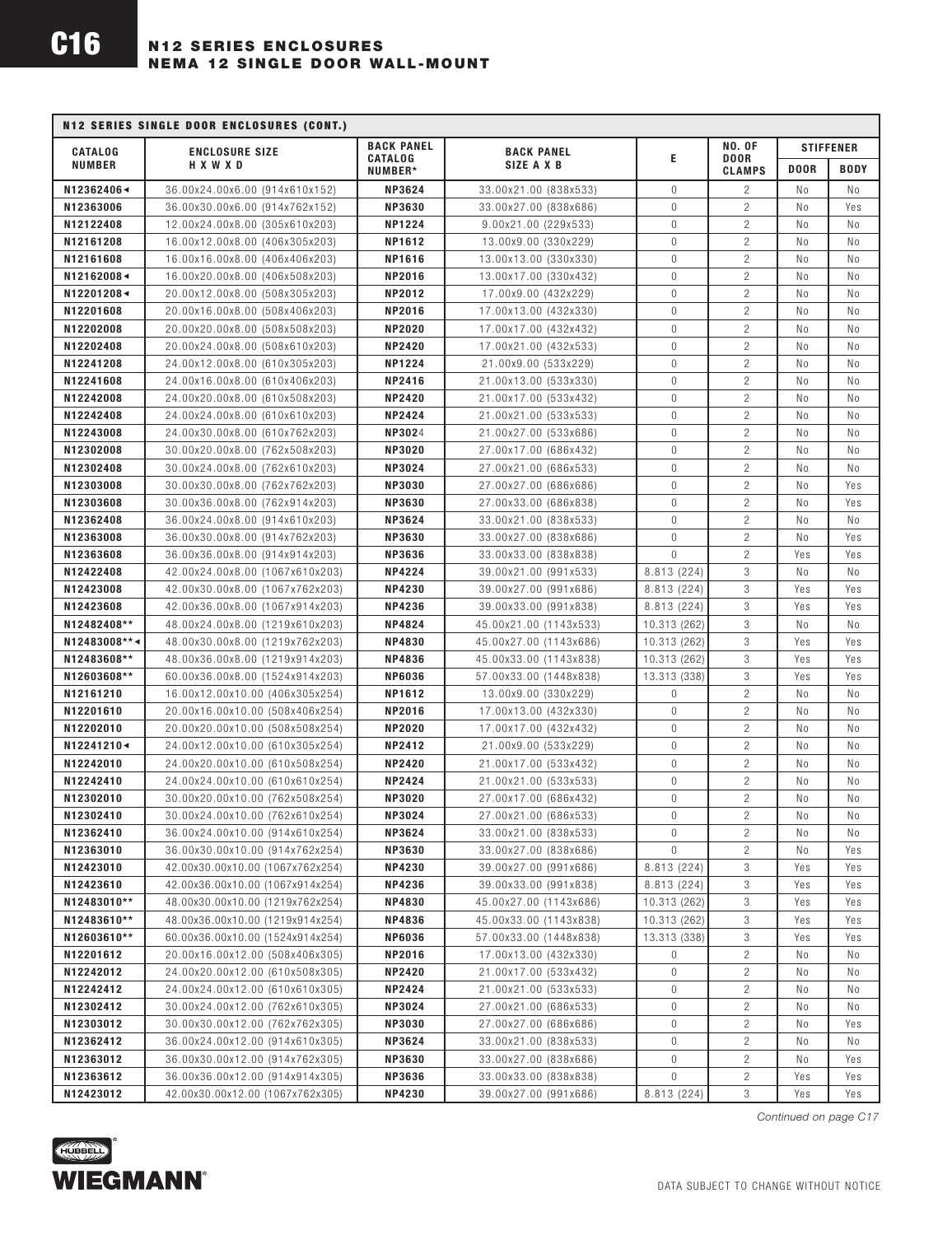| <b>N12 SERIES SINGLE DOOR ENCLOSURES (CONT.)</b> |                                  |                                                |                        |              |                              |                  |                |
|--------------------------------------------------|----------------------------------|------------------------------------------------|------------------------|--------------|------------------------------|------------------|----------------|
| <b>CATALOG</b><br><b>NUMBER</b>                  | <b>ENCLOSURE SIZE</b><br>HXWXD   | <b>BACK PANEL</b><br><b>CATALOG</b><br>NUMBER* | <b>BACK PANEL</b>      |              | <b>NO. OF</b><br><b>DOOR</b> | <b>STIFFENER</b> |                |
|                                                  |                                  |                                                | SIZE A X B             | Е            | <b>CLAMPS</b>                | <b>DOOR</b>      | <b>BODY</b>    |
| N12423612                                        | 42.00x36.00x12.00 (1067x914x305) | NP4236                                         | 39.00x33.00 (991x838)  | 8.813 (224)  | 3                            | Yes              | Yes            |
| N12483612**                                      | 48.00x36.00x12.00 (1219x914x305) | NP4836                                         | 45.00x33.00 (1143x838) | 10.313 (262) | 3                            | Yes              | Yes            |
| N12603612**                                      | 60.00x36.00x12.00 (1524x914x305) | <b>NP6036</b>                                  | 57.00x33.00 (1448x838) | 13.313 (338) | 3                            | Yes              | Yes            |
| N12723012**                                      | 72.00x30.00x12.00 (1829x762x305) | <b>NP7230</b>                                  | 69.00x27.00 (1753x686) | $\Omega$     | 4                            | Yes              | Yes            |
| N12723612**                                      | 72.00x36.00x12.00 (1829x914x305) | <b>NP7236</b>                                  | 69.00x33.00 (1753x838) | $\Omega$     | 4                            | Yes              | Yes            |
| N12242016**                                      | 24.00x20.00x16.00 (610x508x406)  | <b>NP2420</b>                                  | 21.00x17.00 (533x432)  | $\Omega$     | $\mathcal{P}$                | No.              | N <sub>0</sub> |
| N12242416**                                      | 24.00x24.00x16.00 (610x610x406)  | <b>NP2424</b>                                  | 21.00x21.00 (533x533)  | $\Omega$     | $\mathcal{P}$                | No.              | N <sub>0</sub> |
| N12302416**                                      | 30.00x24.00x16.00 (762x610x406)  | NP3024                                         | 27.00x21.00 (686x533)  | $\Omega$     | $\mathcal{P}$                | N <sub>0</sub>   | N <sub>0</sub> |
| N12363016**                                      | 36.00x30.00x16.00 (914x762x406)  | <b>NP3630</b>                                  | 33.00x27.00 (838x686)  | $\mathbf{0}$ | $\mathcal{P}$                | N <sub>0</sub>   | Yes            |
| N12423616***                                     | 42.00x36.00x16.00 (1067x914x406) | <b>NP4236</b>                                  | 39.00x33.00 (991x838)  | 8.813 (224)  | 3                            | Yes              | Yes            |
| N12483616**                                      | 48.00x36.00x16.00 (1219x914x406) | <b>NP4836</b>                                  | 45.00x33.00 (1143x838) | 10.313 (262) | 3                            | Yes              | Yes            |
| N12603616**                                      | 60.00x36.00x16.00 (1524x914x406) | <b>NP6036</b>                                  | 57.00x33.00 (1448x838) | 13.313 (338) | 3                            | Yes              | Yes            |
| N12723016**                                      | 72.00x30.00x16.00 (1829x762x406) | <b>NP7230</b>                                  | 69.00x27.00 (1753x686) | $\Omega$     | $\overline{4}$               | Yes              | Yes            |
| N12302420**                                      | 30.00x24.00x20.00 (762x610x508)  | <b>NP3024</b>                                  | 27.00x21.00 (686x533)  | $\Omega$     | $\mathcal{P}$                | No               | N <sub>0</sub> |
| N12363020**                                      | 36.00x30.00x20.00 (914x762x508)  | <b>NP3630</b>                                  | 33.00x27.00 (838x686)  | $\Omega$     | $\mathcal{P}$                | N <sub>0</sub>   | Yes            |
| N12483620**                                      | 48.00x36.00x20.00 (1219x914x508) | <b>NP4836</b>                                  | 45.00x33.00 (1143x838) | 10.313 (262) | 3                            | Yes              | Yes            |
| N12603620**                                      | 60.00x36.00x20.00 (1524x914x508) | <b>NP6036</b>                                  | 57.00x33.00 (1448x838) | 13.313 (338) | 3                            | Yes              | Yes            |
| N12302424**                                      | 30.00x24.00x24.00 (762x610x610)  | <b>NP3024</b>                                  | 27.00x21.00 (686x533)  | $\Omega$     | $\mathcal{P}$                | No.              | No             |

6 **NEW PRODUCT IN 2003** *\*Back panels must be ordered separately.*

**WIEGMANN** 

**\*\*** *Enclosures are supplied with closed cell neoprene gasket (not foam-in-place)*



DATA SUBJECT TO CHANGE WITHOUT NOTICE